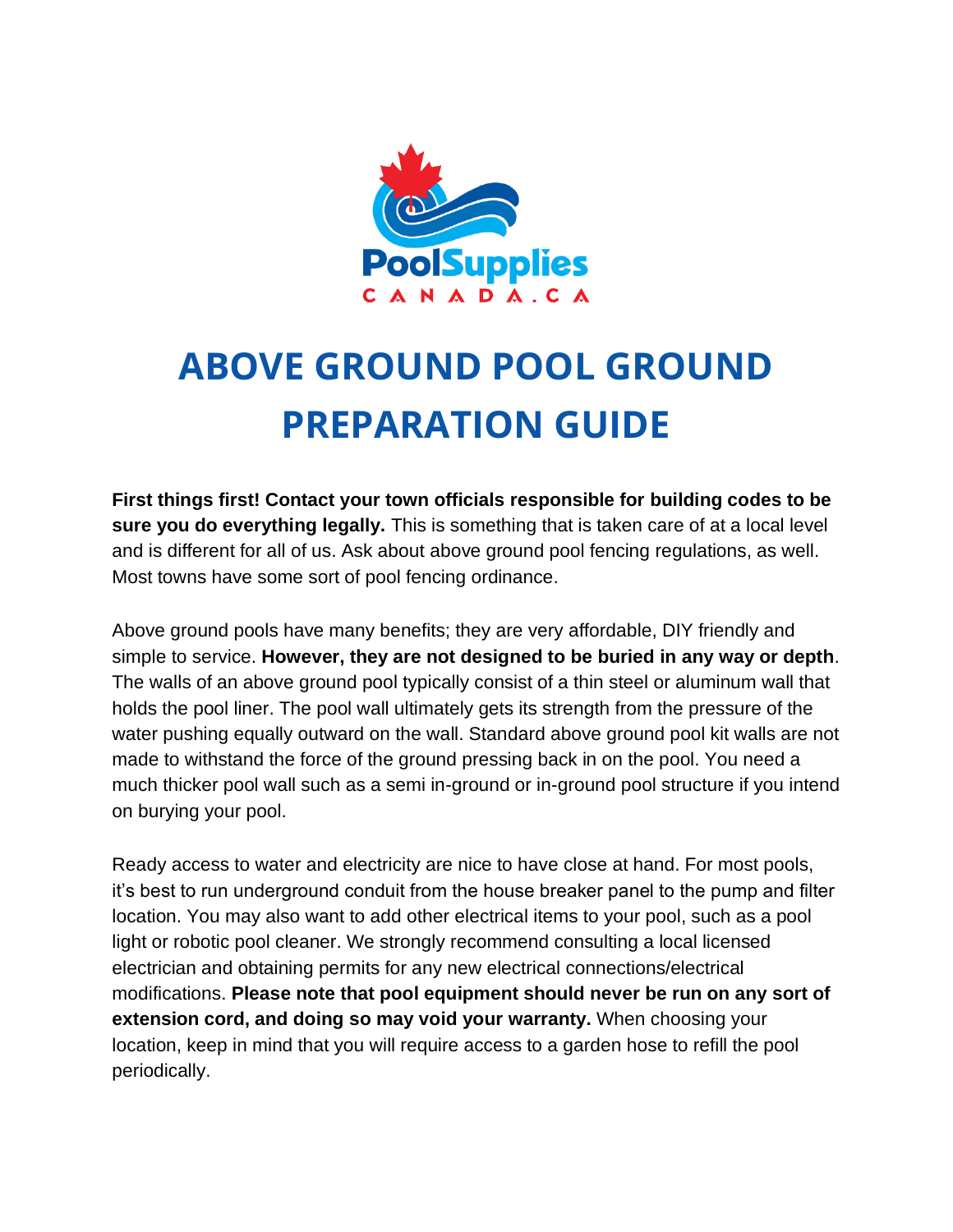Preparing your backyard for an above ground pool is all about working with what you have currently. Working against the natural layout and structure of your backyard will only result in more trouble and cost than it is usually worth. The key is to design a solution that will work with the natural terrain of your backyard, creating a seamless and unified space.

When preparing your backyard, it is also important to consider how you will add the finishing touches to your above ground swimming pool. Think of how you would like to landscape the area, and therefore what other site preparations may be required, and the layout and style of any pool decking.

Retaining walls are one of the most popular options for enabling you to build an above ground swimming pool into a sloped backyard. The retaining wall is built into the slope, creating a reinforced space that the pool can be constructed out from. Retaining walls are available in a number of different materials and options, depending on your budget and style. When choosing your retaining material, you may need to consider the size of the retaining wall to ensure that your wall will not erode or shift. If you are unsure how to choose a retaining material, please consult a local professional landscape company. You may also need to incorporate some form of drainage, such as weeping tile, to prevent any possible washout scenario or frost heaving.



**We can't overemphasize how important it is to have a level pool.** An uneven pool will put unnecessary stress on the side that gets the extra weight. It also makes it harder to keep the precise level in the pool for the skimmer to work properly, and could result in winter pool damage.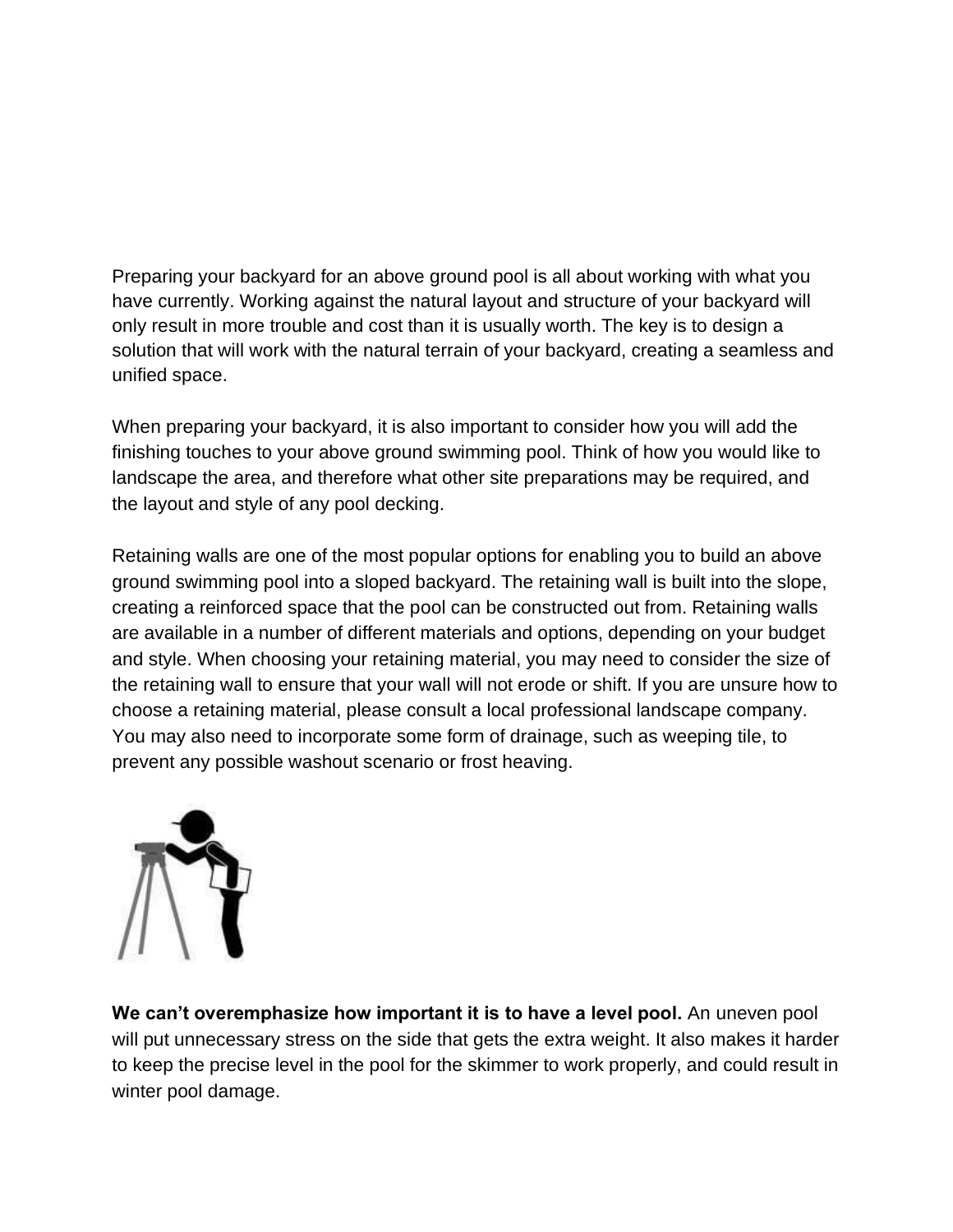Ground Leveling: Now comes the real work. While digging out the grass, you should begin to do any leveling work that is required. If you have a sloping location or hillside to contend with, you may need to use a skid steer loader, bobcat, or otherwise get some mechanical help. If the ground is fairly flat, the work can be done with picks and shovels. A flat and square nosed shovel is a good tool to shave off high spots when the time comes. This step is very important to ensure that your new above ground pool won't be lopsided. A laser level or a transit is the easiest and most accurate way to accomplish this.

We recommend you install your new above ground pool on flat ground after replacing about 5"-6" of grass and soil with roughly 4" of crushed compacted clear (usually  $\frac{3}{4}$ ") aggregate and 2" of compacted screening/brick mortar/sand.



**(Using a 24 foot round as our sample)** To start your above ground pool installation, place a stake in the center of the ground where you want the pool to be installed. Slip the end of the tape measure over the stake and measure to 13 ft. Measuring 13 ft from the center gives a diameter of 26 ft – so you will have 1 ft all around to work with. Walking slowly around the perimeter, use spray paint or lime to mark the outer perimeter of the circle. Remove all the grass and uneven top soil with flat shovels or spades, within the circle. You can rent a Sod-Cutter if you want to re-use the sod in another place.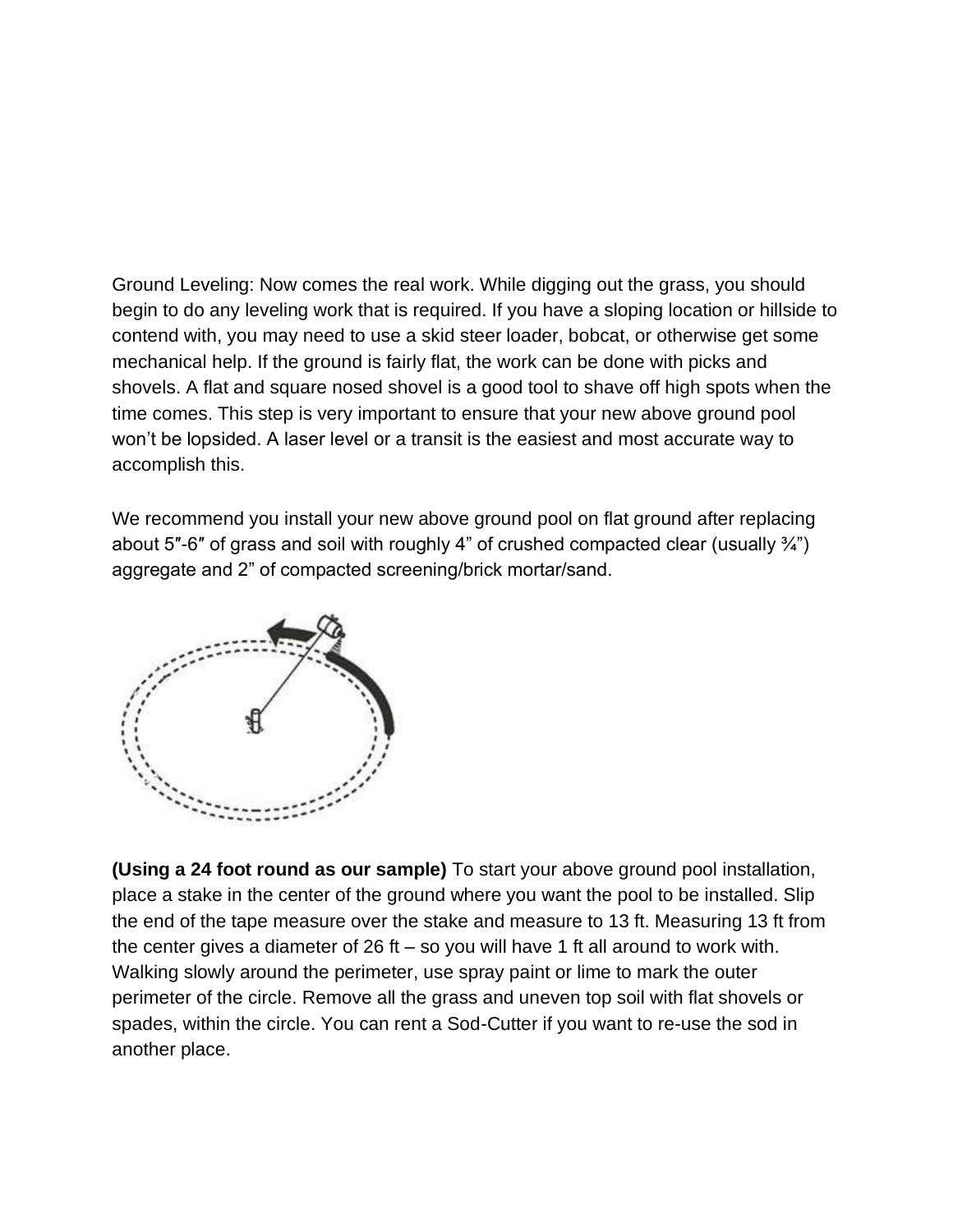After the pool floor area has been leveled, bring into the middle of the pool area your floor material – whether it will be sand, stone dust or vermiculite. Start to assemble the Bottom Track connectors to make your 24′ round circle. Go back around and check to make sure it is the same diameter all around and not 23'6″ one way and 24'6″ the other way. Some 24 ft round pools do not necessarily measure exactly 24 ft. Some may be slightly smaller or larger, just make sure that it's not slightly oblong, but has been laid out in a perfect circle.



Set Blocks in Place: First, place a few stakes behind the assembled rail into the ground to prevent it from moving, while you continue to work. After the circle is round, dig down an inch, and place a 12″ x 12″ or larger patio block under each rail connector. Patio blocks look like flat cinder blocks, only 1.5″ thick; you can get them at any Home Store. The blocks should be set into the ground, even with the surrounding ground, so you don't raise the bottom rail up and off the ground. The bottom rail must sit on solid ground all the way around, and on the patio blocks at each connection. Proceed to level the rail going from 1 block to the next. Make sure that all blocks are equally and exactly level to each other, and the rail is firmly supported all the way around.

Tamping: As the soil is loose, hand tamping it or using a motorized tamper is suggested. The pool will weigh from 50-110,000 lbs. when full of water, so be sure that your soil is properly compacted, or the pool will do it for you, but possibly unevenly. You can use water from a sprinkler to saturate the area and help loose dirt settle into place.